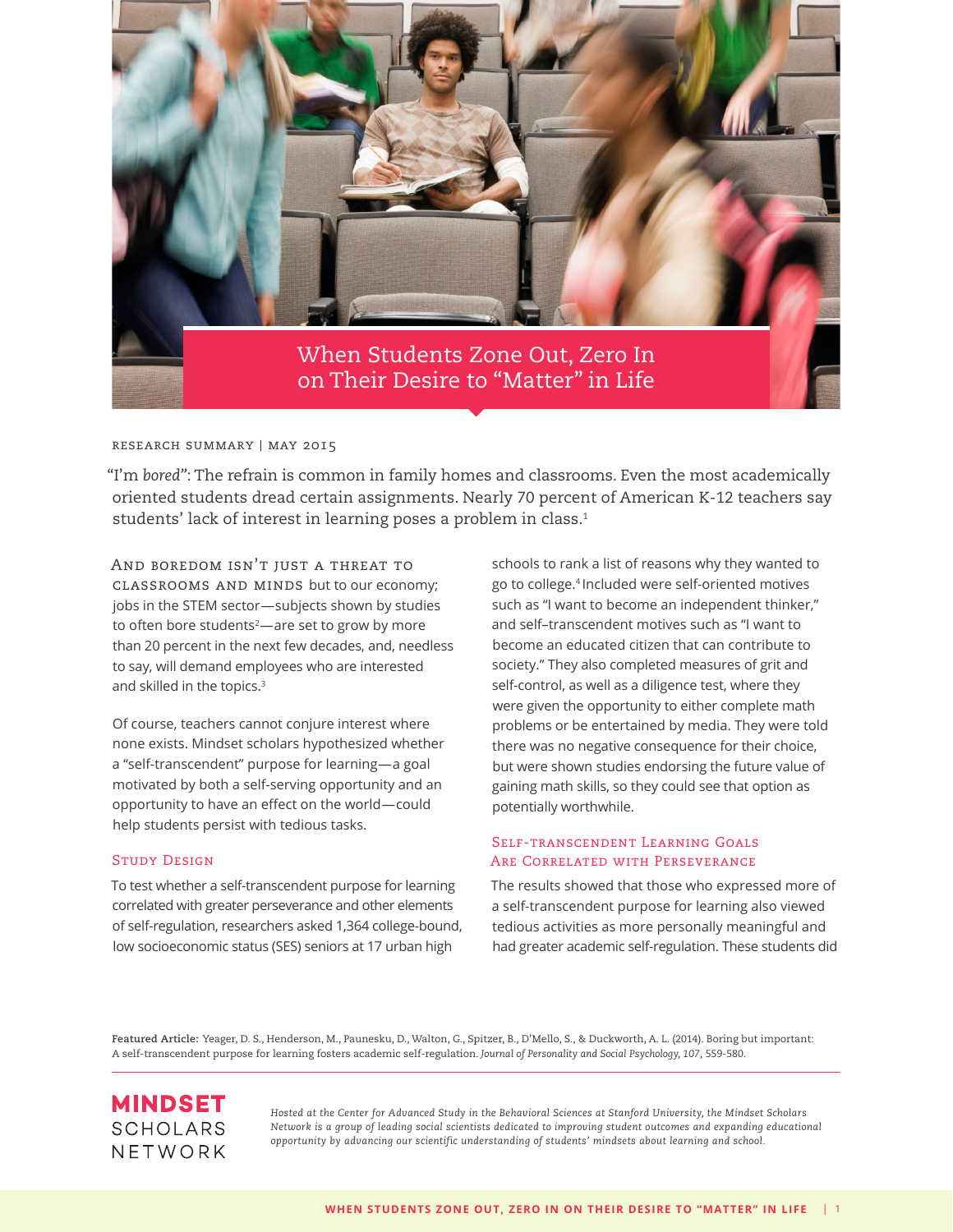not find the material more interesting —all students reported that the problems were, indeed, quite boring. But those who reported a selftranscendent purpose for their learning were more likely to continue toward their stated goal of going to college (the researchers would later track how many enrolled in college). For example, only 30 percent of students with the lowest-ranking "purpose" orientation were actively enrolled at college in the fall following high school graduation.

 Those [students] who reported a self-transcendent purpose for their learning were more likely to continue toward their stated goal of going to college.

The intervention conveyed to them that "many students like you" have a self-transcendent purpose for learning. They also read quotes purportedly from upperclassmen explaining that they are driven to learn in order to help the world around them. To cement the ideas, participants were also asked to write a testimonial to future students.

Several months later, the students who had received the intervention had higher grades in STEM courses

For students who scored highest on the purpose scale, 64 percent were enrolled in college later that fall. All these effects were independent of cognitive ability. In contrast, a self-oriented, intrinsic motive for learning on its own did not significantly predict the number of math problems solved. It was a significantly weaker predictor of reported grit and self-control compared to a purpose for learning.

### Brief Interventions Can Instill a Purpose for Learning

Yeager and colleagues also developed a one-time intervention promoting a self-transcendent purpose for learning. They hypothesized that the intervention could promote self-regulation in the face of daily boring tasks and ultimately raise GPAs in STEM courses months later. They brought the intervention to 338 freshmen in a middle-class suburban high school.

In the experiment, students were shown that their peers care about social injustice and often have prosocial motives for learning. The intervention primed students' self-transcendent thoughts by having them reflect on their own such motives by writing an essay about social injustices they found particularly egregious. than those who had not. The experiment was designed with a control group, which allows researchers to say definitively that the intervention, and not something else, caused the change. The difference was significant among low-performing students, whose STEM grades were 0.2 points higher than their control group peers. For the students who were already higher-achieving, the difference was a non-significant 0.05 points.

# A Prosocial Outlook Helps Students Self-Regulate and Engage in Deeper LEARNING BEHAVIOR

In correlational, experimental, and longitudinal studies involving roughly 2,000 high school and college students, a self-transcendent purpose for learning predicted or caused more effective academic selfregulation in the immediate term and over time. A self-transcendent purpose was correlated with more diligence in the face of tempting alternatives and also greater college persistence rates among low-income students. A brief intervention to promote a selftranscendent purpose increased overall STEM-course grades several months later.

In correlational, experimental, and longitudinal studies involving roughly 2,000 high school and college students, a self-transcendent purpose for learning predicted or caused more effective academic self-regulation in the immediate term and over time.